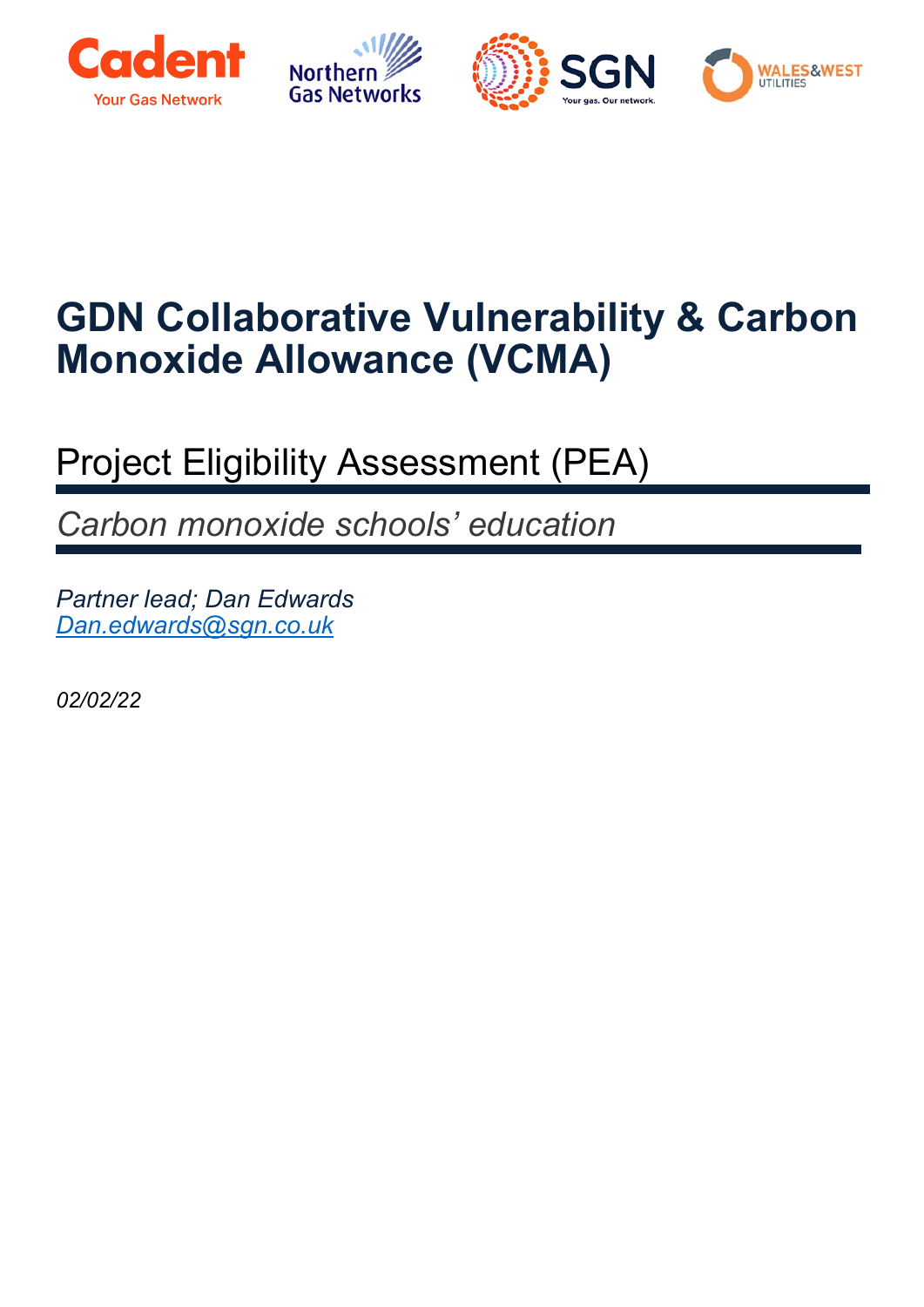**Gas Network Vulnerability & Carbon Monoxide Allowance (VCMA) Governance Document - Project Eligibility Criteria** 

| Section 1 - Eligibility criteria for company specific projects (other than condemned essential gas<br>appliance repair and replacement)                                                                                                                                                  |                                                                                                                                                                                                                           |                                                 |  |
|------------------------------------------------------------------------------------------------------------------------------------------------------------------------------------------------------------------------------------------------------------------------------------------|---------------------------------------------------------------------------------------------------------------------------------------------------------------------------------------------------------------------------|-------------------------------------------------|--|
| In order to qualify as a VCMA project, a project must:                                                                                                                                                                                                                                   |                                                                                                                                                                                                                           |                                                 |  |
|                                                                                                                                                                                                                                                                                          | <b>VCMA Eligibility Criteria</b>                                                                                                                                                                                          | <b>Criteria</b><br><b>Satisfied</b><br>(Yes/No) |  |
| a)                                                                                                                                                                                                                                                                                       | Have a positive, or forecasted positive Social Return on Investment (SROI), including for<br>the gas consumers funding the VCMA project;                                                                                  | <b>Yes</b>                                      |  |
|                                                                                                                                                                                                                                                                                          | b) Either:<br>Provide support to consumers in vulnerable situations, and relate to energy<br>i.<br>safeguarding, or<br>Provide awareness on the dangers of CO, or<br>ii.<br>Reduce the risk of harm caused by CO;<br>iii. | <b>Yes</b>                                      |  |
| C)                                                                                                                                                                                                                                                                                       | Have defined outcomes and the associated actions to achieve these;                                                                                                                                                        | <b>Yes</b>                                      |  |
|                                                                                                                                                                                                                                                                                          | d) Go beyond activities that are funded through other price control mechanism(s) or required<br>through licence obligations; and                                                                                          | <b>Yes</b>                                      |  |
| e)                                                                                                                                                                                                                                                                                       | Not be delivered through other external funding sources directly accessed by a GDN,<br>including through other government (national, devolved, or local) funding.                                                         | <b>Yes</b>                                      |  |
| Section 2 - Eligibility criteria for company specific essential gas appliance servicing, repair, and<br>replacement projects<br>In order to qualify as a VCMA project, unsafe pipework and essential gas appliance servicing, repair or<br>replacement must meet the following criteria: |                                                                                                                                                                                                                           |                                                 |  |
|                                                                                                                                                                                                                                                                                          | a) A GDN has to isolate and condemn unsafe pipework or an essential gas appliance following<br>a supply interruption or as part of its emergency service role;                                                            | n/a                                             |  |
|                                                                                                                                                                                                                                                                                          | b) The household cannot afford to service, repair or replace the unsafe pipework or essential<br>gas appliance; and;                                                                                                      | n/a                                             |  |
|                                                                                                                                                                                                                                                                                          | c) Sufficient funding is not available from other sources (including national, devolved, or local<br>government funding) to fund the unsafe pipework or essential gas appliance servicing,<br>repair, or replacement.     | n/a                                             |  |
|                                                                                                                                                                                                                                                                                          | Section 3 - Eligibility criteria for collaborative VCMA projects                                                                                                                                                          |                                                 |  |
|                                                                                                                                                                                                                                                                                          | In order to qualify as a collaborative VCMA project, a project must:                                                                                                                                                      |                                                 |  |
| a)                                                                                                                                                                                                                                                                                       | Meet the above company specific and boiler repair and replace (if applicable) project<br>eligibility criteria;                                                                                                            | n/a                                             |  |
| b)                                                                                                                                                                                                                                                                                       | Have the potential to benefit consumers on the participating networks; and                                                                                                                                                | <b>Yes</b>                                      |  |
| C)                                                                                                                                                                                                                                                                                       | Involve two, or more, gas distribution companies.                                                                                                                                                                         | Yes                                             |  |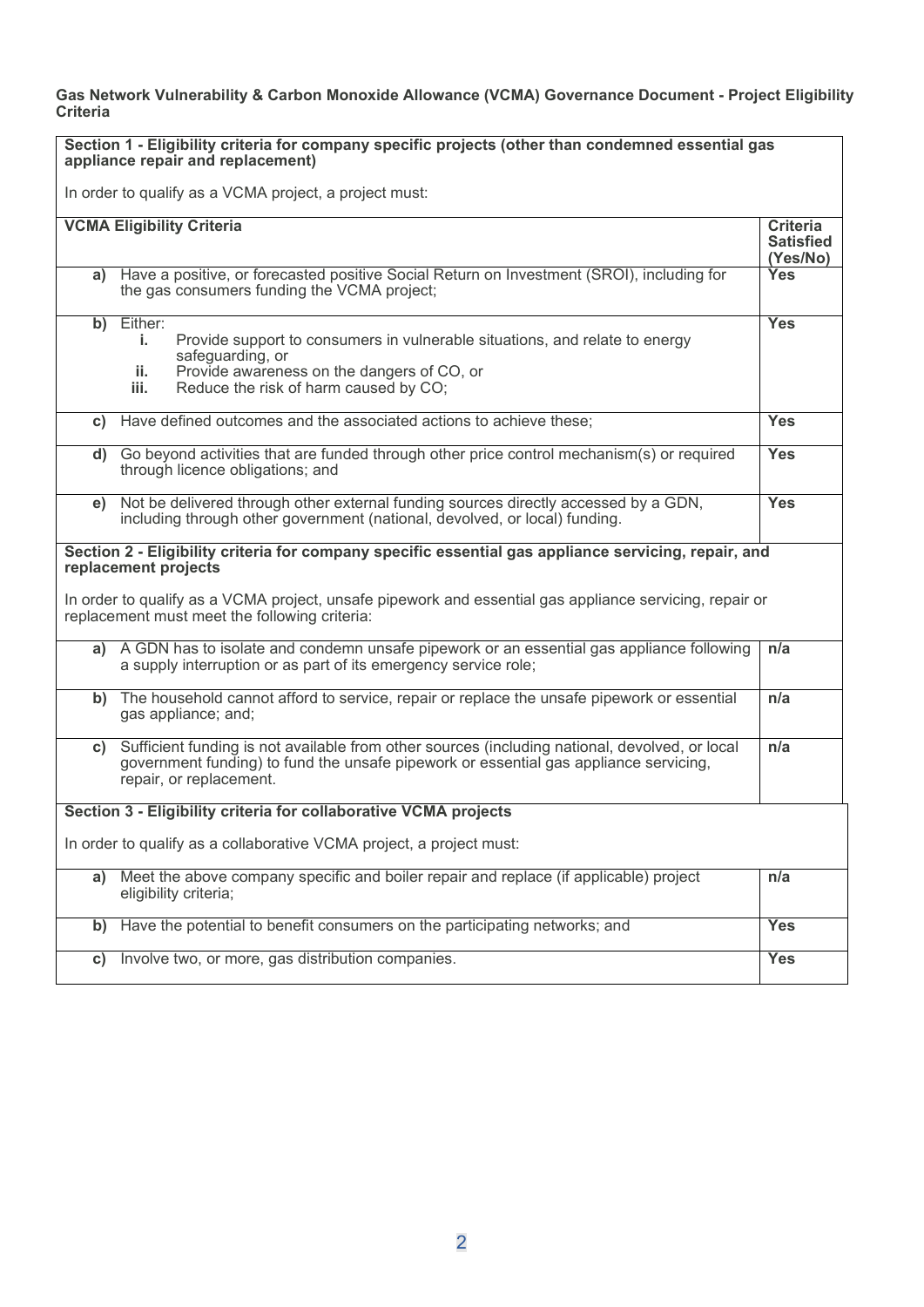**Gas Network Vulnerability and Carbon Monoxide Allowance (VCMA) Governance Document - Project Registration Table 2**

| <b>Information Required</b>                                      | <b>Description</b>                                                                                                                                                                                                                                                                                                                                                                                                                                                                                                                                                   |
|------------------------------------------------------------------|----------------------------------------------------------------------------------------------------------------------------------------------------------------------------------------------------------------------------------------------------------------------------------------------------------------------------------------------------------------------------------------------------------------------------------------------------------------------------------------------------------------------------------------------------------------------|
| <b>Project Title</b>                                             | Bonanza Creative Carbon monoxide education programme - R                                                                                                                                                                                                                                                                                                                                                                                                                                                                                                             |
| <b>Funding GDN(s)</b>                                            | Northern Gas Networks, SGN, Wales & West Utilities                                                                                                                                                                                                                                                                                                                                                                                                                                                                                                                   |
| Role of GDN(s)                                                   | SGN - Project lead                                                                                                                                                                                                                                                                                                                                                                                                                                                                                                                                                   |
| *For Collaborative<br><b>VCMA Projects only</b>                  | NGN / WWU - Project participants                                                                                                                                                                                                                                                                                                                                                                                                                                                                                                                                     |
| <b>Date of PEA</b><br><b>Submission</b>                          | $10/02/22 - Original$<br>20/05/22 - Revised                                                                                                                                                                                                                                                                                                                                                                                                                                                                                                                          |
| <b>VCMA Project Contact</b><br>Name, email, and<br><b>Number</b> | Dan Edwards - SGN Social Impact Programme Lead<br>Dan.edwards@sgn.co.uk                                                                                                                                                                                                                                                                                                                                                                                                                                                                                              |
| Problem(s)                                                       | <b>Problem statement</b>                                                                                                                                                                                                                                                                                                                                                                                                                                                                                                                                             |
|                                                                  | Carbon Monoxide (CO) can pose a serious threat to human health and even fatality,<br>with around 40 deaths caused by CO poisoning each year in the UK and 4,000<br>people treated in hospital as a result of CO poisoning.                                                                                                                                                                                                                                                                                                                                           |
|                                                                  | Lack of awareness about the dangers of and ways in which to prevent harm from<br>CO are a major contributing factor to why we're still seeing CO related deaths and<br>harm in a time when safety devices such as CO alarms are cheaper and more<br>accessible than ever.                                                                                                                                                                                                                                                                                            |
|                                                                  | Young people are one of the most at risk groups from CO poisoning and one of the<br>least aware about the dangers of CO. The NHS Carbon Monoxide guidance page<br>listing young children as being a particularly at-risk group, and Gas and CO safety<br>research carried out collaboratively by all GDNs in 2020 showing that the awareness<br>of CO poisoning fatality was significantly lower amongst younger people (82% for<br>16-24 years olds compared to 92% overall). It also showed that nearly half (49%) of<br>16-24yr olds thought that CO had a smell. |
|                                                                  | Young people are challenging to engage with outside of educational settings and<br>when armed with knowledge can be key to sharing information on how they can<br>keep themselves and their loved one's CO safe.                                                                                                                                                                                                                                                                                                                                                     |
|                                                                  | We understand that effective engagement within the education sector is achieved by<br>having and building strong relationships, and by being recognised as a trusted<br>delivery partner, especially when targeting communities in need. To reach young<br>people with an effective CO engagement programme in schools across target areas<br>in England, Scotland and Wales, in primary, secondary and special education needs<br>schools, these schools will require skilled and dedicated engagement.                                                             |
| <b>Scope and Objectives</b>                                      | <b>Objectives:</b>                                                                                                                                                                                                                                                                                                                                                                                                                                                                                                                                                   |
|                                                                  | To reach young people through primary and high schools with tailored educational<br>resources in an environment where they are focussed on learning and most likely to<br>be receptive to CO safety advice.                                                                                                                                                                                                                                                                                                                                                          |
|                                                                  | To educate, engage and empower approximately 9,460 young people, increasing<br>their understanding of the dangers and ways in which they can prevent harm for<br>themselves and others from CO.                                                                                                                                                                                                                                                                                                                                                                      |
|                                                                  | To pilot the Silent Killer 'Whodunnit' CO educational resource aimed at secondary<br>school pupils aged 12-16 to assess viability for a national secondary school CO<br>educational programme.                                                                                                                                                                                                                                                                                                                                                                       |
|                                                                  |                                                                                                                                                                                                                                                                                                                                                                                                                                                                                                                                                                      |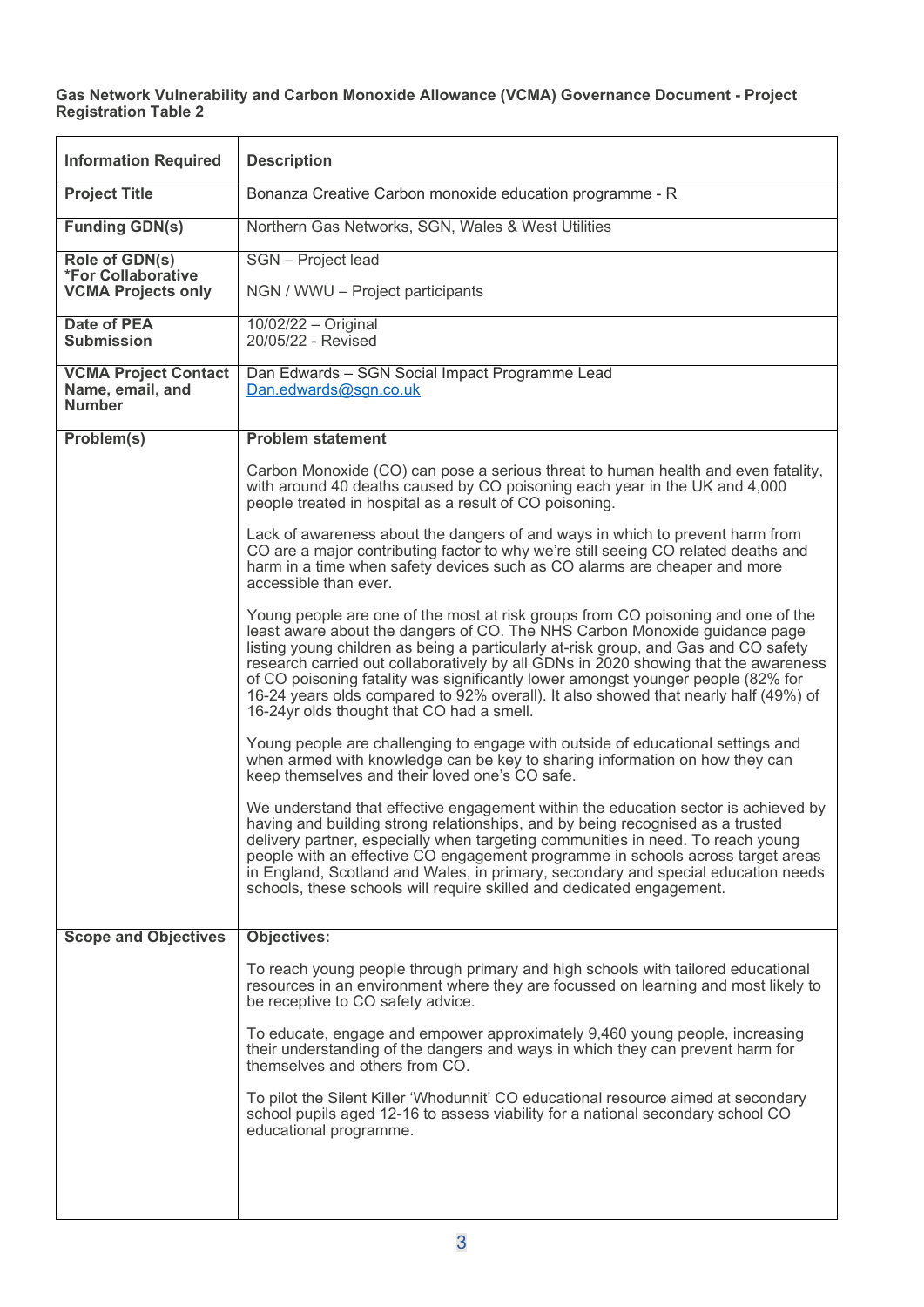|                                                                      | Scope:                                                                                                                                                                                                                                                                                                                                                                                                                                                                                                                                                                                                                                                                                     |  |  |
|----------------------------------------------------------------------|--------------------------------------------------------------------------------------------------------------------------------------------------------------------------------------------------------------------------------------------------------------------------------------------------------------------------------------------------------------------------------------------------------------------------------------------------------------------------------------------------------------------------------------------------------------------------------------------------------------------------------------------------------------------------------------------|--|--|
|                                                                      | Bonanza Creative are specialists in developing creative learning, training and<br>education for life. They have worked for over 20 years with schools and businesses<br>to deliver engaging learning for their students and delegates. Their aim is to ensure<br>a positive experience for all by providing alternative and creative approaches to all<br>aspects of education. By making the experience memorable, the learning is<br>established for life. They have experience in delivering effective CO safety<br>programmes including Safety Seymour and CO Crew in primary schools in<br>partnership with Cadent.                                                                   |  |  |
|                                                                      | Bonanza Creative will expand delivery of both the Safety Seymour (KS1) and CO<br>Crew (KS2) educational programmes, delivering in-depth classroom-based sessions<br>in NGN, SGN and WWU network areas.                                                                                                                                                                                                                                                                                                                                                                                                                                                                                     |  |  |
|                                                                      | Through these in-depth classroom-based sessions each young person taking part<br>will be educated on what CO is, where it comes from, the dangers of CO, and how to<br>stay safe. Each young person will receive a CO information leaflet, a Safety<br>Seymour leaflet for KS1 and a CO Crew leaflet for KS2. These will help the young<br>people to take the learning home with them and share with their household,<br>expanding the reach of the learning and awareness.                                                                                                                                                                                                                |  |  |
|                                                                      | As well as the Safety Seymour and CO Crew classroom-based sessions Bonanza<br>Creative will be delivering assembly sessions with KS1 and KS2 age groups in<br>schools within NGN, SGN and WWU network areas. These assembly sessions<br>include a 15-minute video incorporating Safety Seymour and the CO Crew to<br>provide a high-level overview of the dangers of CO and CO safety advice. The video<br>provides details of the classroom sessions to encourage the schools/teachers to<br>book in for those to provide more in-depth learning for the young people.                                                                                                                    |  |  |
|                                                                      | All members of this partnership will work together to promote the programme to<br>generate delivery in communities where there is greater vulnerability and in hard-to-<br>reach communities, including Special Educational Needs Schools.                                                                                                                                                                                                                                                                                                                                                                                                                                                 |  |  |
|                                                                      | As a partnership we are committed to providing an inclusive educational programme<br>for all young people. Bonanza Creative are experienced in delivering these activities<br>with accessibility in mind, and they will adapt them to make them suitable for every<br>young person's individual needs.                                                                                                                                                                                                                                                                                                                                                                                     |  |  |
|                                                                      | To meet the learning objectives, we will test within the formal school environment<br>new resources that SGN have developed for secondary school age pupils. The<br>Silent Killer 'whodunnit' style interactive resource was developed based on insight<br>and feedback from the SGN Future Thinkers Panel and feedback from children of<br>SGN employees. Bonanza Creative will run a pilot of the Silent Killer 'Whodunnit' CO<br>educational resource, running multiple Silent Killer 'Whodunnit' classroom sessions<br>within three secondary schools. This pilot will allow us to gain valuable insight and<br>feedback from secondary school teachers and pupils about the resource. |  |  |
|                                                                      | The partnership will run the overall agreed programme as a pilot with the intention to<br>extend delivery across GD2 dependent upon successful outcomes.                                                                                                                                                                                                                                                                                                                                                                                                                                                                                                                                   |  |  |
| Why the Project is<br><b>Being Funded</b><br><b>Through the VCMA</b> | This project operates across the NGN, SGN and WWU networks and aligns to a<br>number of our collective GDN CO Strategic ambitions, target audiences and delivery<br>methods:                                                                                                                                                                                                                                                                                                                                                                                                                                                                                                               |  |  |
|                                                                      | Ambitions<br>Work with partners who share our joint ambition<br>$\bullet$<br>Work to ensure inclusion to minimise communities at greater risk - those<br>most at risk of harm and less engaged, making sure that language doesn't<br>become a barrier to staying safe<br>Enable national programmes with consistent messaging for target<br>$\bullet$<br>communities                                                                                                                                                                                                                                                                                                                       |  |  |
|                                                                      | <b>Target Audiences</b><br>Customers across our network<br>People most affected by CO – over 65s and under 14s, and those with<br>respiratory conditions<br>Customer segmentations deemed to have a higher risk of coming into<br>contact with CO<br>Potential and existing partners<br>$\bullet$                                                                                                                                                                                                                                                                                                                                                                                          |  |  |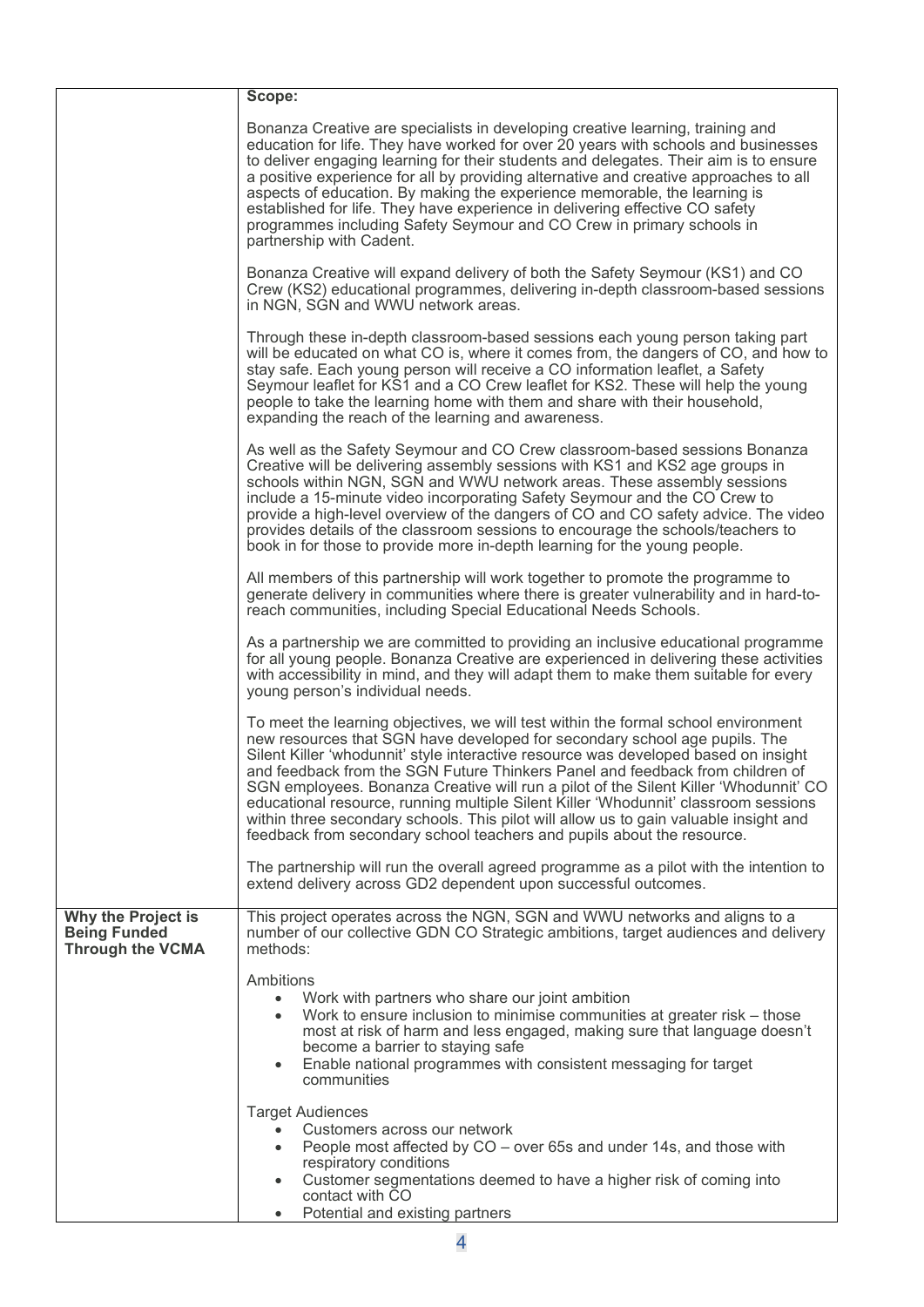|                                                                     | Delivery<br>For-life messaging for children and young people<br>Working in partnerships with trusted intermediaries to access hard-to-reach<br>groups<br>This project meets the VCMA eligibility criteria as it will provide awareness on the<br>dangers of CO through a defined set of outcomes, and in doing so will reduce the<br>risk of harm caused by CO resulting in a positive Social Return on Investment.                                                                                                                                                                                                                                                                                                                                                                                                                                                                                                                                                                                                                                                                                                   |
|---------------------------------------------------------------------|-----------------------------------------------------------------------------------------------------------------------------------------------------------------------------------------------------------------------------------------------------------------------------------------------------------------------------------------------------------------------------------------------------------------------------------------------------------------------------------------------------------------------------------------------------------------------------------------------------------------------------------------------------------------------------------------------------------------------------------------------------------------------------------------------------------------------------------------------------------------------------------------------------------------------------------------------------------------------------------------------------------------------------------------------------------------------------------------------------------------------|
| <b>Evidence of</b><br><b>Stakeholder/Customer</b><br><b>Support</b> | <b>SGN's Future Thinkers Panel</b><br>During a dedicated CO Safety session with SGN's Future Thinkers Panel, which is<br>made up of sixteen 14 - 16 year olds from across their network regions in Scotland<br>and southern England, with key interests in topics like climate change, future energy<br>solutions and STEM careers. One of the panel's key recommendations was to make<br>provide CO awareness through existing educational settings such as schools, youth<br>groups and community groups. Their reasoning for this was that young people are<br>more likely to listen to and learn information about CO safety in a formal setting that<br>already has a focus on learning and building life skills.                                                                                                                                                                                                                                                                                                                                                                                                |
|                                                                     | <b>SGN's Vulnerability Steering Group</b><br>During 2020/21 our Vulnerable Steering Group has helped us shape our vulnerability<br>and CO strategies and our priorities for GD2. They guided us to work with existing<br>organisation that tap into the target audience and encouraged us to work with<br>partners who have a shared ambition. Data tells us the target audience is correct<br>and our shared ambition is to ensure young people are safe, informed and<br>empowered to be ambassadors for us in the community. The Vulnerability Steering<br>Group have endorsed SGN's leadership in this initiative.                                                                                                                                                                                                                                                                                                                                                                                                                                                                                                |
|                                                                     | <b>GDN CO Collaboration Group</b><br>When discussing this as a potential collaborative VCMA project during the GDN CO<br>Collaboration Group the other GDNs and strategic stakeholders supported this<br>partnership and the progression of this project.                                                                                                                                                                                                                                                                                                                                                                                                                                                                                                                                                                                                                                                                                                                                                                                                                                                             |
|                                                                     | NGN Customers in Vulnerable Situations (CIVS) Workshops 2020 - 2021<br>Asking NGN stakeholders what's important - using our wide range of engagement<br>mechanisms from strategic workshops to customer perceptions, we asked<br>stakeholders to prioritise what is most important to them (including digital<br>engagement in light of CV-19). During 2020-2021 we held multiple workshops with<br>our stakeholders, on the subject of customers in vulnerable situations. During our<br>CV-19 specific workshop, our stakeholders identified that education was an issue<br>due to the pandemic. They stated that an education gap has grown for<br>disadvantaged children. Some vulnerable children will have received no education<br>during lockdown due to lack of access to services/internet/technology. This has<br>therefore impacted social, literacy skills and development skills. Educating school<br>children living in vulnerable situations, around CO safety messages, is critical to<br>ensuring they and their families understand what to look out for and what actions to<br>take to stay safe. |
|                                                                     | NGN commissioned research around CO in January 2021.<br>Some, if not all of the top actions from research commissioned by NGN around CO<br>safety, will be addressed by supporting this project:<br>Target increasing awareness of the dangers of CO<br>$\bullet$<br>Increase understanding of what CO actually is<br>$\bullet$<br>Encourage people to get a CO alarm<br>$\bullet$<br>Encourage people to test their alarms<br>$\bullet$                                                                                                                                                                                                                                                                                                                                                                                                                                                                                                                                                                                                                                                                              |
|                                                                     | <b>NGN Customer Engagement Group (CEG)</b><br>This group provides an independent oversight into the actions we take to support our<br>customers in vulnerable situations. Checking we've got it right - using a range of                                                                                                                                                                                                                                                                                                                                                                                                                                                                                                                                                                                                                                                                                                                                                                                                                                                                                              |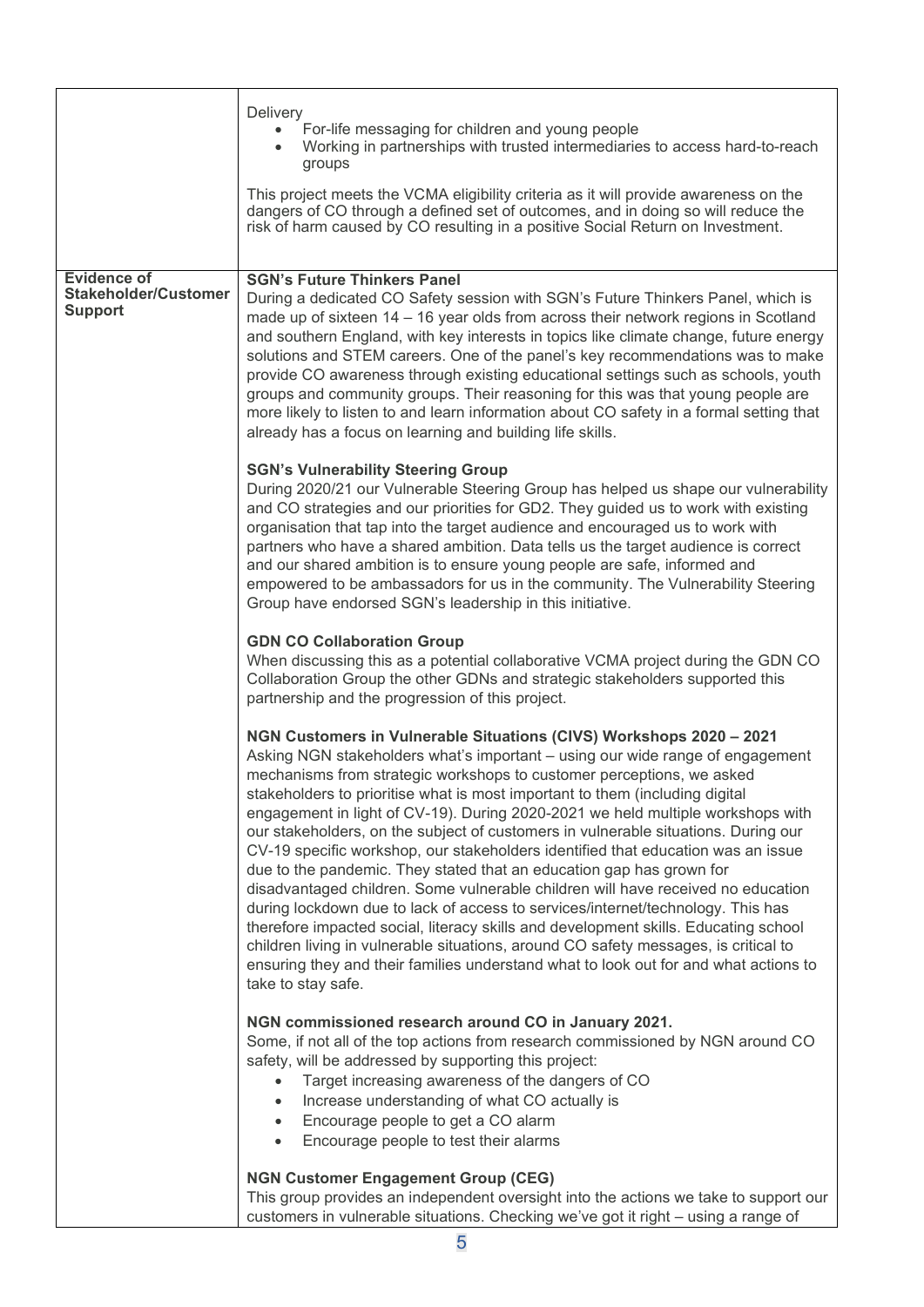|                                                                | engagement mechanisms to assess and challenge our response to stakeholder<br>feedback, ensuring we are responding in the right way. This has offered us robust<br>challenges into how we deal with customers in vulnerable situations which meets the<br>needs of our stakeholders. They support our efforts to educate young people on the<br>dangers of CO.                                                                                                                                                                                                                                                                                                                                                                                                                                                                                                                                                                        |
|----------------------------------------------------------------|--------------------------------------------------------------------------------------------------------------------------------------------------------------------------------------------------------------------------------------------------------------------------------------------------------------------------------------------------------------------------------------------------------------------------------------------------------------------------------------------------------------------------------------------------------------------------------------------------------------------------------------------------------------------------------------------------------------------------------------------------------------------------------------------------------------------------------------------------------------------------------------------------------------------------------------|
|                                                                | <b>WWU Primary School CO education survey</b><br>During December 2021 and January 2022, WWU carried out a survey of 40 primary<br>schools within their network area to gain insight on CO education in schools. This<br>survey provided the following insight:<br>80% of primary schools want some form of interaction with us regarding CO<br>$\bullet$<br>awareness raising<br>51% want engagement with both KS1 and KS2 age groups;<br>$\bullet$<br>KS1 (4-7) only - 5%<br>$\circ$<br>KS2 (7-11) only - 43%<br>$\circ$<br>Both KS1 & KS2 - 51%<br>$\circ$<br>78% saying they wanted CO educational resources and in school sessions,<br>with 64% also saying that an 'All school film' would be desirable;<br>Resources for class teachers to deliver - 45%<br>$\circ$<br>Resources and in school sessions - 78%<br>$\circ$<br>Resources and virtual instructor led sessions - 48%<br>$\circ$<br>All school film - 64%<br>$\circ$ |
|                                                                | <b>Bonanza Creative Artistic Director - Emmi Isham</b><br>"Over the past 6 years we have been delivering this programme within schools and<br>consistently receive incredibly positive feedback from pupils, parents and teachers.<br>Starting in its first year with 20 deliveries, it has now grown to 400 deliveries a year.<br>This is because schools value the sessions so much that they keep returning year<br>on year to educate their new intake of pupils. I cannot count the amount of times<br>(whilst visiting a school) a teacher has located me or one of the Arts Facilitators to<br>convey a story relating to CO and their lives, offering appreciation that we are<br>offering this service in helping to educate children and families on this subject."                                                                                                                                                        |
|                                                                | <b>Bonanza Creative Teacher Feedback</b><br>"Children went away with a new knowledge and could talk about it with their families<br>and each other. They were talking to family members about how to keep safe."                                                                                                                                                                                                                                                                                                                                                                                                                                                                                                                                                                                                                                                                                                                     |
|                                                                | "The children enjoyed the interactive nature of the online session. They continue to<br>talk about Carbon Monoxide safety."                                                                                                                                                                                                                                                                                                                                                                                                                                                                                                                                                                                                                                                                                                                                                                                                          |
|                                                                | "Now the children know what carbon monoxide is, how it affects you & what the<br>phone number is to call."                                                                                                                                                                                                                                                                                                                                                                                                                                                                                                                                                                                                                                                                                                                                                                                                                           |
|                                                                | "We thoroughly enjoyed it. The way you used drama and games to bring the learning<br>to life really helped to reinforce the learning. Who could have thought that learning<br>about Carbon Monoxide could be so fun!                                                                                                                                                                                                                                                                                                                                                                                                                                                                                                                                                                                                                                                                                                                 |
|                                                                | "I just wanted to express my thanks to you for organising our virtual lesson and if you<br>could pass on a special thanks to Trovy for today's sessions. The children were very<br>excited and could retell everything they had learnt. They were so excited to take<br>home their packs and share their new knowledge with their parents. Trovy's<br>enthusiasm and way with the children was excellent in both sessions and she kept<br>the children engaged throughout."                                                                                                                                                                                                                                                                                                                                                                                                                                                          |
| Outcomes,<br><b>Associated Actions</b><br>and Success Criteria | <b>Outcomes</b><br>Bonanza Creative will deliver Safety Seymour and CO Crew CO educational<br>sessions between January and July 2022, reaching approximately 9,610 young<br>people in the following breakdown between NGN, SGN and WWU network areas:                                                                                                                                                                                                                                                                                                                                                                                                                                                                                                                                                                                                                                                                                |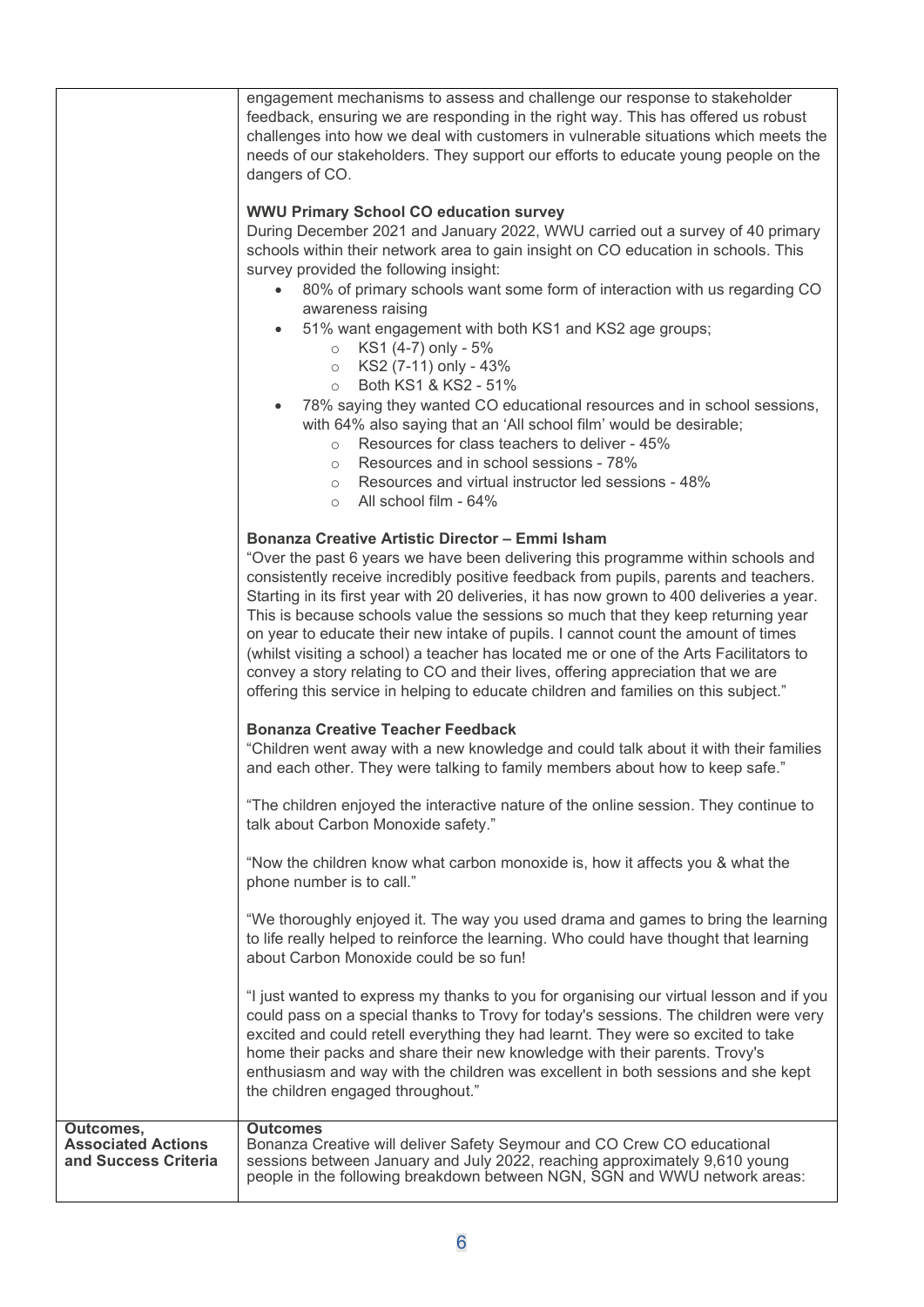|                     | <b>GDN / Network   No. of sessions</b>     | Approx no.<br>of pupils* |  |
|---------------------|--------------------------------------------|--------------------------|--|
| <b>NGN</b>          | 24 Safety Seymour (in-depth classroom)     | 720                      |  |
|                     | 20 CO Crew (in-depth classroom)            | 600                      |  |
|                     | 1 Silent Killer (in-depth classroom pilot) | 30                       |  |
|                     | 1 day SEN school session                   | 40                       |  |
|                     | 5 Assemblies (high level video)            | 1,400                    |  |
| <b>SGN Scotland</b> | 10 Safety Seymour (in-depth classroom)     | 300                      |  |
|                     | 10 CO Crew (in-depth classroom)            | 300                      |  |
|                     | 1 day SEN school session                   | 40                       |  |
|                     | 3 Assemblies (high level video)            | 840                      |  |
| <b>SGN South</b>    | 20 Safety Seymour (in-depth classroom)     | 600                      |  |
|                     | 20 CO Crew (in-depth classroom)            | 600                      |  |
|                     | 1 Silent Killer (in-depth classroom pilot) | 30                       |  |
|                     | 1 day SEN school session                   | 40                       |  |
|                     | 5 Assemblies (high level video)            | 1.400                    |  |
| <b>WWU</b>          | 20 Safety Seymour (in-depth classroom)     | 600                      |  |
|                     | 20 CO Crew (in-depth classroom)            | 600                      |  |
|                     | 1 Silent Killer (in-depth classroom pilot) | 30                       |  |
|                     | 1 day SEN school session                   | 40                       |  |
|                     | 5 Assemblies (high level video)            | 1,400                    |  |
|                     | <b>Total</b>                               | 9,610                    |  |

*\*Based on average of 30 pupils per classroom session and 280 per assembly. SEN school day consisting of average of four sessions with 10 pupils per session.*

Each young person taking part in the in-depth classroom sessions will be provided with a leaflet corresponding to the content they have been taught; Safety Seymour for KS1, CO Crew for KS2 and Silent Killer for the secondary school pilot.

#### **Associated Actions – for project lead (SGN)**

- Collation, monitoring and sharing of monthly reporting
- Bi-monthly meetings with Bonanza Creative to review impact, assess engagement and agree/implement additional communications to drive engagement if necessary
- Capture and share lessons learnt throughout the project
- Manage collaborative social media campaigns, content, timeline etc.
- Sharing of MI, reporting and case studies with all GDNs

#### **Associated Actions – for all GDNs**

- Provide details of communities in greatest need to target activities to as required. This could be based on CO job statistics, areas of vulnerability etc.
- Assist where possible in identifying potential schools to take part in the programme.
- Support with collaborative social media campaigns, assisting with content and posting/sharing in line with agreed timeline.

#### **Associated Actions – for Bonanza Creative**

- Manage collaborative social media campaigns, content, timeline etc.
- Provision of monthly updates and reporting
- Bi-monthly meetings with SGN to review impact, assess engagement and agree/implement additional communications to drive engagement if necessary
- Review insight and feedback on Silent Killer pilot and provide guidance through a written report on the refinements required and the most suitable approach to ensure the resource will be successful and have the most impact

#### **Success Criteria**

- Number of young people in KS1/KS2 educated on the dangers of CO through in-depth classroom sessions – approx. 4,320
- Number of young people provided with high level CO safety information through assemblies – approx.5,040
- Reach and engagement stats for social media posts
- Quality case studies gathered and shared to promote partnership
- Number of 12-16 year old educated using the Silent Killer 'whodunnit' resource' – approx. 90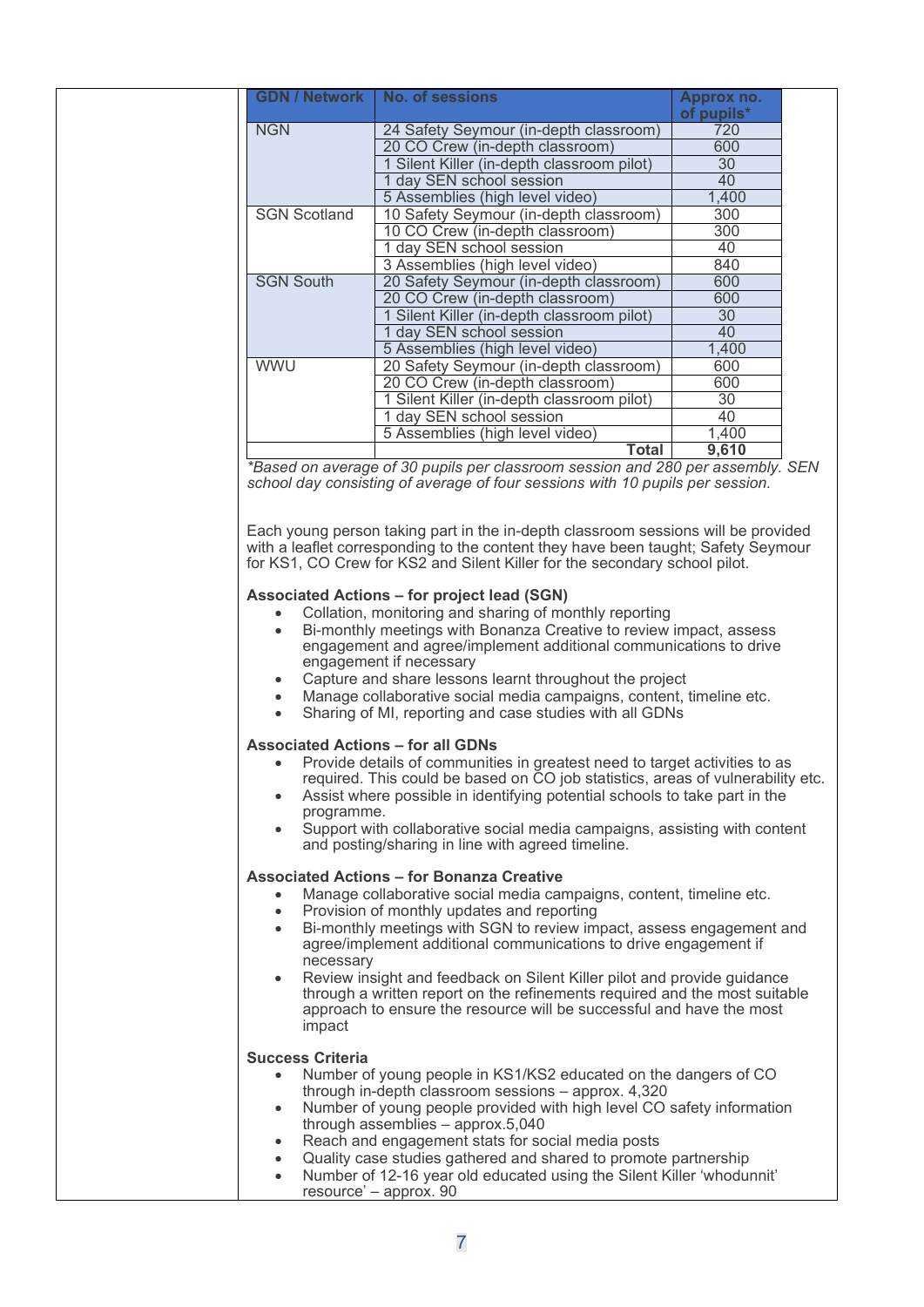|                                                                        | Number of young people in SEN schools educated on the dangers of CO -<br>$\bullet$                                                                                                                                                                                                                                                                                                          |
|------------------------------------------------------------------------|---------------------------------------------------------------------------------------------------------------------------------------------------------------------------------------------------------------------------------------------------------------------------------------------------------------------------------------------------------------------------------------------|
|                                                                        | approx. 160<br>Plan developed to refine and rollout the Silent Killer 'whodunnit' resource at<br>a national level across all GDN network areas.                                                                                                                                                                                                                                             |
| <b>Project Partners and</b><br><b>Third Parties Involved</b>           | <b>Joint VCMA Funders:</b><br>Gas Distribution Companies: NGN, SGN and WWU                                                                                                                                                                                                                                                                                                                  |
|                                                                        | <b>Delivery Partner:</b><br>Bonanza Creative                                                                                                                                                                                                                                                                                                                                                |
| <b>Potential for New</b><br>Learning                                   | Details of what the GDN(s) expect to learn and how the learning will be<br>disseminated.                                                                                                                                                                                                                                                                                                    |
|                                                                        | We expect to get a good understanding of young peoples' willingness to engage and<br>learn about the dangers of CO through classroom-based school sessions delivered<br>by trusted and established school education delivery partners such as Bonanza<br>Creative.                                                                                                                          |
|                                                                        | From the pilot of the Silent Killer 'whodunnit' CO educational programme we will<br>gather feedback and insight that will help to refine the package and look at how best<br>to offer this in secondary schools as part of a large-scale national CO educational<br>programme. At least 90 secondary age pupils will be educated on the dangers of CO<br>through this pilot.                |
|                                                                        | We will use the insights from this project to understand the outcomes of in school<br>education programmes. This will inform decisions on extending/expanding this<br>project into a larger and ongoing project, as well as future potential partnerships and<br>projects with the possibility to mirror the model if successful.                                                           |
|                                                                        | We will understand how effective it is to engage students in SEN schools about CO<br>to help keep them and their families safe and warm, and how best to successfully<br>engage with both SEN Schools and High Schools as we deliver new initiatives that<br>aim to deliver effective and targeted CO engagement.                                                                           |
| <b>Scale of VCMA</b><br><b>Project and SROI</b><br><b>Calculations</b> | The Funding Licensee(s) should justify the scale of the VCMA Project – including the<br>scale of the investment relative to its potential benefits. As part of this it should<br>provide the SROI calculation.                                                                                                                                                                              |
|                                                                        | <b>Scale</b><br>This initial project is relatively small in scale to allow for the outcomes to be reviewed<br>and assessed to inform how best to expand to become a much larger scale national<br>project.                                                                                                                                                                                  |
|                                                                        | This education programme will provide CO education to approximately 9,610 young<br>people.                                                                                                                                                                                                                                                                                                  |
|                                                                        | Research carried out by SIA partners as part of their SROI calculations showed that<br>education provided to a young person will generally reach 2.4 people through shared<br>learning. Therefore, from CO educational reach of 9,610 young people we can<br>expect a CO awareness shared learning reach of 23,064 people.                                                                  |
|                                                                        | <b>SROI</b>                                                                                                                                                                                                                                                                                                                                                                                 |
|                                                                        | Working with SIA Partners we've developed a social proxy value for CO Residential<br>and school based CO education for young people. Using this along with the DNO<br>SROI assessment tool we have assessed the impact of this pilot project. We have<br>carried out an assessment of the financial and wellbeing outcomes associated with<br>this project and we forecast a positive SROI. |
| <b>VCMA Project Start</b><br>and End Date                              | 7-month pilot project: 01/01/22 - 31/07/22                                                                                                                                                                                                                                                                                                                                                  |
| <b>Geographical Area</b>                                               | This project will take place nationally across England, Scotland, and Wales within<br>the distribution footprints of Northern Gas Networks, SGN and Wales & West<br>Utilities.                                                                                                                                                                                                              |